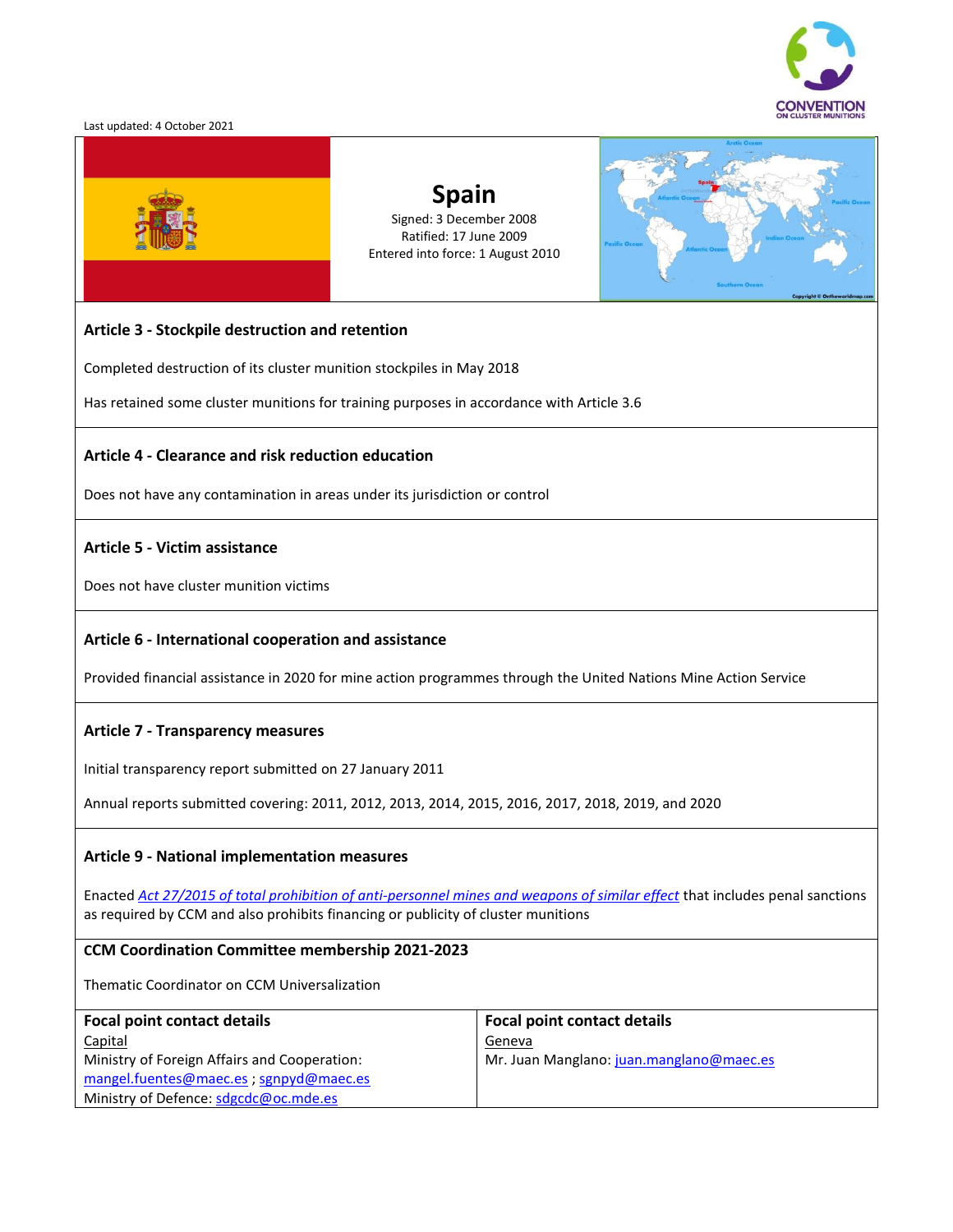

REPRESENTACIÓN PERMANENTE DE ESPAÑA ANTE LA OFICINA DE LAS NACIONES UNIDAS Y OTROS ORGANISMOS INTERNACIONALES **GINEBRA** 

JH-NV.nº423 / 2018/

La Representación Permanente de España ante la Oficina de Naciones Unidas y otros Organismos Internacionales con sede en Ginebra, saluda atentamente a la Unidad de Apoyo a la Aplicación (ISU, Implementation Support Unit), de la Convención de Municiones de Racimo, y se complace en remitirle la Declaración de España del Art. 3 Declaración de Conformidad, de la Convención de Municiones de Racimo.

La Representación Permanente de España desea aprovechar esta oportunidad para rejetomna la ISU el testimonio de su distinguida consideración.



Ginebra, 2 de agosto de 2018

Sheila N. MWEEMBA Director Implementation Support Unit, Convention on Cluster Munitions Maison de la paix | Tower 3 | 8th Floor Chemin Eugène-Rigot 2C | 1211 Geneva 1